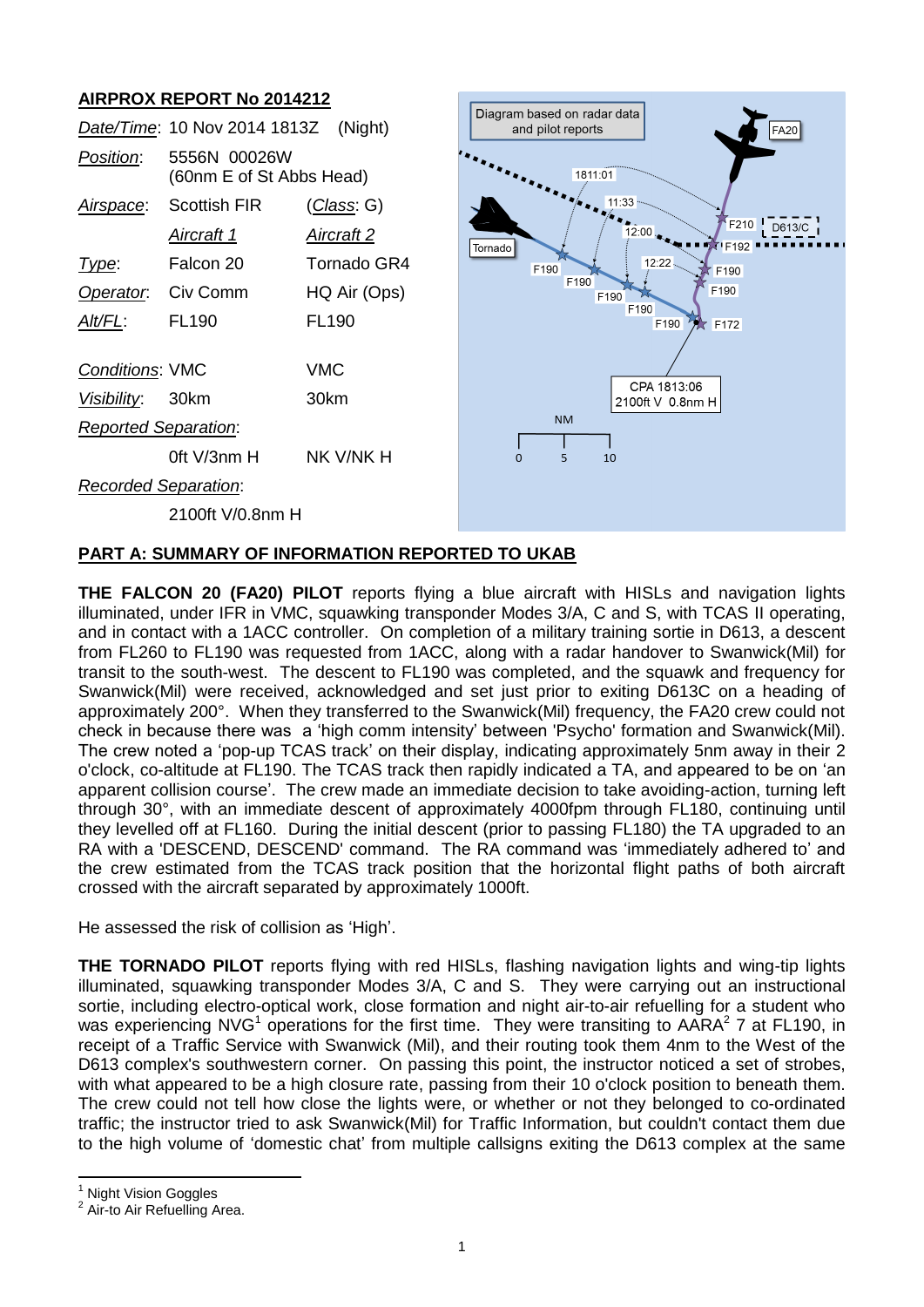time. Eventually, the crew received information that another aircraft had exited the D613 complex and that it wasn't co-ordinated traffic. Shortly afterwards, the FA20 crew checked-in on the frequency, stating that they were at FL160. The instructor reports that ATC then controlled the situation and they were able to continue with their sortie.

He assessed the risk of collision as 'Low'.

**THE 1ACC CONTROLLER** reports controlling the FA20 crew in the D613 complex under a Basic Service. When the crew reported that they were ready to leave D613, they were instructed to contact Swanwick(Mil) and ensure good two-way communication before exiting the D613 airspace. The 1ACC controller was not aware of the Airprox until the following day.

**THE 1ACC SUPERVISOR** reports recalls that the controller's account is accurate and that, prior to being released, the FA20 crew, who had been on a Basic Service around the D613B/C border, were told "service terminates; ensure good two-way before exiting the airspace". The Supervisor recalls checking with the controller to ensure that this had been done, and the controller confirmed that it had. The Unit's workload was assessed as 'Low' and the controller's workload was assessed as 'Medium to Low'.

**THE SWANWICK(Mil) CONTROLLER** reports working during a busy session, with multiple callsigns freecalling for recovery from D613 to their respective bases; at the same time he was also working other aircraft, on the same frequency, routing from RAF Lossiemouth towards AARA 7. Throughout this period the controller reports that traffic levels were high and there were numerous long periods of communication on frequency between him and the crews, and also between the crews of different aircraft. During one of these periods he noticed that the Tornado, whose crew were in receipt of a Traffic Service, was routing towards AARA7 and had conflicting traffic 10nm to its northeast, converging at a similar level, just leaving D613C. On several occasions the controller tried to pass Traffic Information to the Tornado crew only to be blocked by other transmissions. Eventually Traffic Information was passed when the aircraft were within 1nm; by this time the conflicting traffic was descending through FL165. Shortly afterwards, the FA20 crew freecalled on the Swanwick(Mil) frequency stating that they had been trying to contact the controller for the last few minutes; the controller was then able to confirm that the FA20 was the aircraft that had been conflicting with the Tornado.

He perceived the severity of the incident as 'Medium'.

**THE SWANWICK (Mil) SUPERVISOR** reports that the evening shift had four controllers for the North Sector; Primary Planner, TAC 2, the Supervisor and one spare controller. The Supervisor had been liaising with 1ACC to plan for the aircraft departing D613; squawks and the ICF<sup>3</sup> had been allocated, and the Supervisor had explained that aircraft were to remain inside D613 until two-way communication had been established with Swanwick (Mil). The Primary Planner was already controlling the Tornado en-route to the tanker, and had allocated a number of F15s and civilian flights to TAC 2. During the 'recovery period' with a lot of aircraft leaving D613, there was a lot of 'internal chatter' between the crews. The FA20 left D613 during this period and, due to the high traffic-loading on the frequency, could not establish two-way communication with the Swanick (Mil) controller for several minutes. The Primary Planner attempted to pass Traffic Information to the Tornado crew but, by the time the FA20 crew had checked-in and there was a space on the frequency, the Traffic Information was quite late. During this busy time, the Supervisor opened a Primary TAC position to try to ease the controller's workload and to help with external calls. The Supervisor assessed the Unit's workload as 'High to Medium' and the controller's workload as 'High'

#### **Factual Background**

Due to a technical failure, the RT and radar for 1ACC had not been recorded.

 $\overline{a}$ 

<sup>&</sup>lt;sup>3</sup> Initial Contact Frequency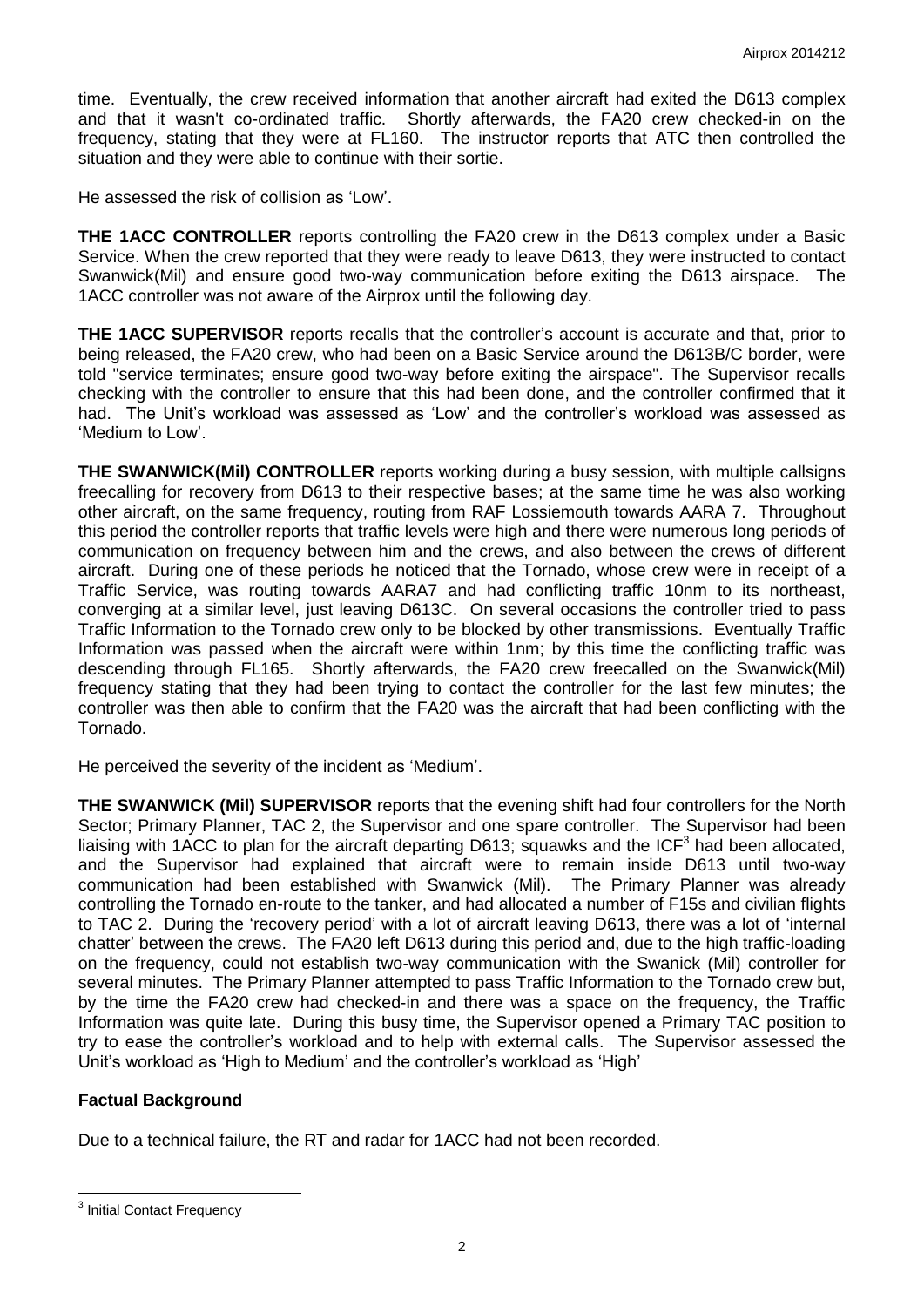## **Analysis and Investigation**

## **Military ATM**

The Swanwick tape transcript is below; the Swanwick (Mil) callsign is 'London Mil' (LMIL):

| <b>From</b> | To                            | <b>Speech</b>                                                                                                                                            | <b>Time</b> |
|-------------|-------------------------------|----------------------------------------------------------------------------------------------------------------------------------------------------------|-------------|
| Psycho      | LMIL                          | Swanwick Military Psycho                                                                                                                                 | 1810:14     |
| <b>LMIL</b> | Psycho                        | Psycho21 flight err Swanwick Mil pass your message                                                                                                       | 1810:19     |
| Psycho      | LMIL                          | Psycho21 flight currently on 994 31 to 34000 RTB Lossiemouth                                                                                             | 1810:22     |
| <b>LMIL</b> | Psycho                        | Psycho21 flight roger what squawk does Psycho21 have                                                                                                     | 1810:32     |
| Psycho      | LMIL                          | Psycho21 squawk 4617 23 squawk 4610                                                                                                                      | 1810:36     |
| LMIL        | Psycho                        | Psycho21 roger identified err what level do you require when leaving the MDA                                                                             | 1810:44     |
| Psycho      | LMIL                          | Request Flight Level's 31 to 340                                                                                                                         | 1810:51     |
| <b>LMIL</b> | Psycho                        | Roger report established in the block 310 to 340, are you joining up as a four<br>ship                                                                   | 1810:55     |
| Psycho      | LMIL                          | We're maintaining as 2 elements, single speaking unit 5 mile radar trail                                                                                 | 1811:00     |
| LMIL        | Psycho                        | Roger so Psycho 21 22 in the first formation and err 23 24 in the second                                                                                 | 1811:06     |
| Psycho      | LMIL                          | Affirm                                                                                                                                                   | 1811:12     |
| LMIL        | Psycho                        | Roger                                                                                                                                                    | 1811:13     |
| Psycho      | Internal<br>formation<br>call | Psycho set 1013 correct FLIGHT LEVEL 31 - 340                                                                                                            | 1811:15     |
| <b>LMIL</b> | Psycho                        | Psycho 21 identified Traffic Service confirm happy err MARSA <sup>4</sup> against the<br>second formation                                                | 1811:42     |
| Psycho      | LMIL                          | Psycho internally MARSA                                                                                                                                  | 1811:50     |
| LMIL        | Psycho                        | Psycho                                                                                                                                                   | 1811:54     |
| Psycho      | LMIL                          | Psychos contact Turbo BRA 340 15                                                                                                                         | 1811:56     |
| LMIL        | Psycho                        | Psycho roger err I believe they're just coming across to me as well                                                                                      | 1812:05     |
| Psycho      | LMIL                          | Psycho                                                                                                                                                   | 1812:08     |
| Turbo       | LMIL                          | Swanwick good evening Turbo on handover Flight Level 365                                                                                                 | 1812:11     |
| <b>LMIL</b> | Turbo                         | Turbo err Swanwick Mil identified Flight Level 365 what type of service                                                                                  | 1812:18     |
| Turbo       | <b>LMIL</b>                   | Requesting Traffic Service inside the confines of 613 looking for a visual<br>recovery to Lossiemouth                                                    | 1812:25     |
| LMIL        | Turbo                         | <b>Turbo Roger Traffic Service</b>                                                                                                                       | 1812:32     |
| LMIL        | Psycho                        | Psycho 21 Traffic Service, Psycho 23 Traffic Service                                                                                                     | 1812:38     |
| Psycho      | LMIL                          | <b>Traffic Service Psycho</b>                                                                                                                            | 1812:42     |
| Psycho      | Turbo                         | Psycho21 internal call Turbo                                                                                                                             | 1812:48     |
| Turbo       | Psycho                        | Go ahead                                                                                                                                                 | 1812:51     |
| Psycho      | Turbo                         | We were passed by our controller that it was IRMs                                                                                                        | 1812:53     |
| Axis2       | LMIL                          | Swanwick, Axis 2                                                                                                                                         | 1812:58     |
| Turbo       | Psycho                        | Copied thought that was IRMs at Edinburgh {unintelligible}                                                                                               | 1813:02     |
| Psycho      | Turbo                         | {unintelligible} thanks                                                                                                                                  | 1813:08     |
| LMIL        | Axis2                         | Axis 2 apologies there's traffic 12 o'clock $\frac{1}{2}$ mile tracking south indicating<br>FLIGHT LEVEL160                                              | 1813:10     |
| Axis2       | LMIL                          | Copied is he under your control                                                                                                                          | 1813:18     |
| LMIL        | Axis2                         | Negative he is wearing one of my squawks, but he hasn't called me yet                                                                                    | 1813:20     |
| Vader       | LMIL                          | That's Vader we're on freq throughout now and just awaiting for Psycho to<br>finish talking, we're now levelling FLIGHT LEVEL160, Traffic Service please | 1813:26     |

At 1809:35 (Figure 1), 1ACC Surveillance Director called the CRC Boulmer to inform them that the sortie was complete and the FA20 was returning to base. At 1810:15, the FA20 changed from a 0075 to a 4616 squawk, in D613, tracking south in a steady descent to FL190.

 4 Military Accepts Responsibility for the Separation of Aircraft – used to confirm that pilots in the same formation are happy to take their own separation from other formation aircraft.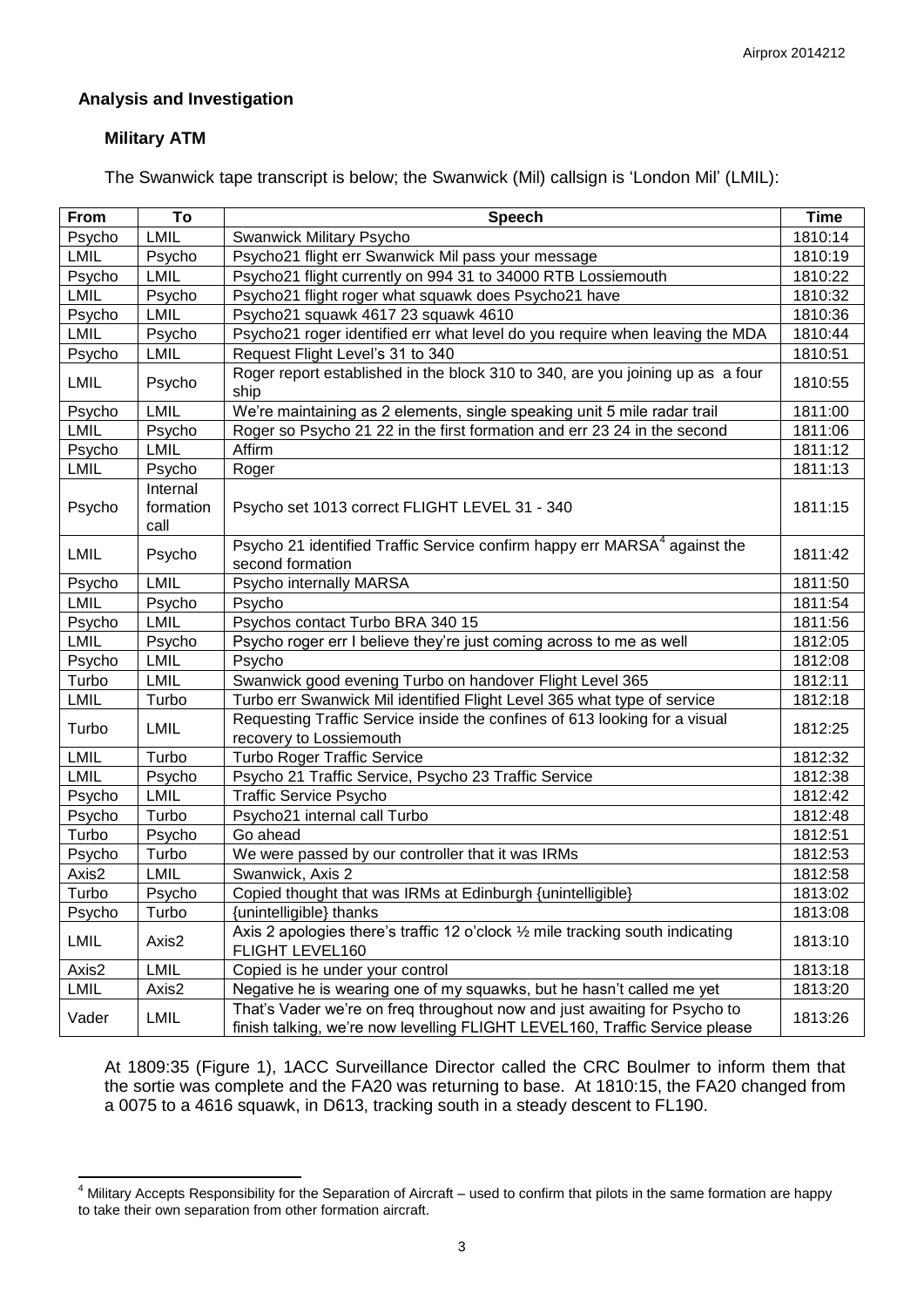

Figure 1: FA20 squawk change at 1810:15 (Tornado squawk 4611; FA20 squawk 4616).

At 1810:19, Psycho formation (Typhoons) called Swanwick, resulting in numerous RT calls until 1812:08. The FA20 departed D613 at 1811:27 with 13.7nm horizontal separation from the Tornado (Figure 2).



Figure 2: Geometry at 1811:27 as the FA20 departed D613.

At 1812:11 (Figure 3), a Turbo callsign (single Typhoon) called for handover at FL365.



Figure 3: Geometry at 1812:11.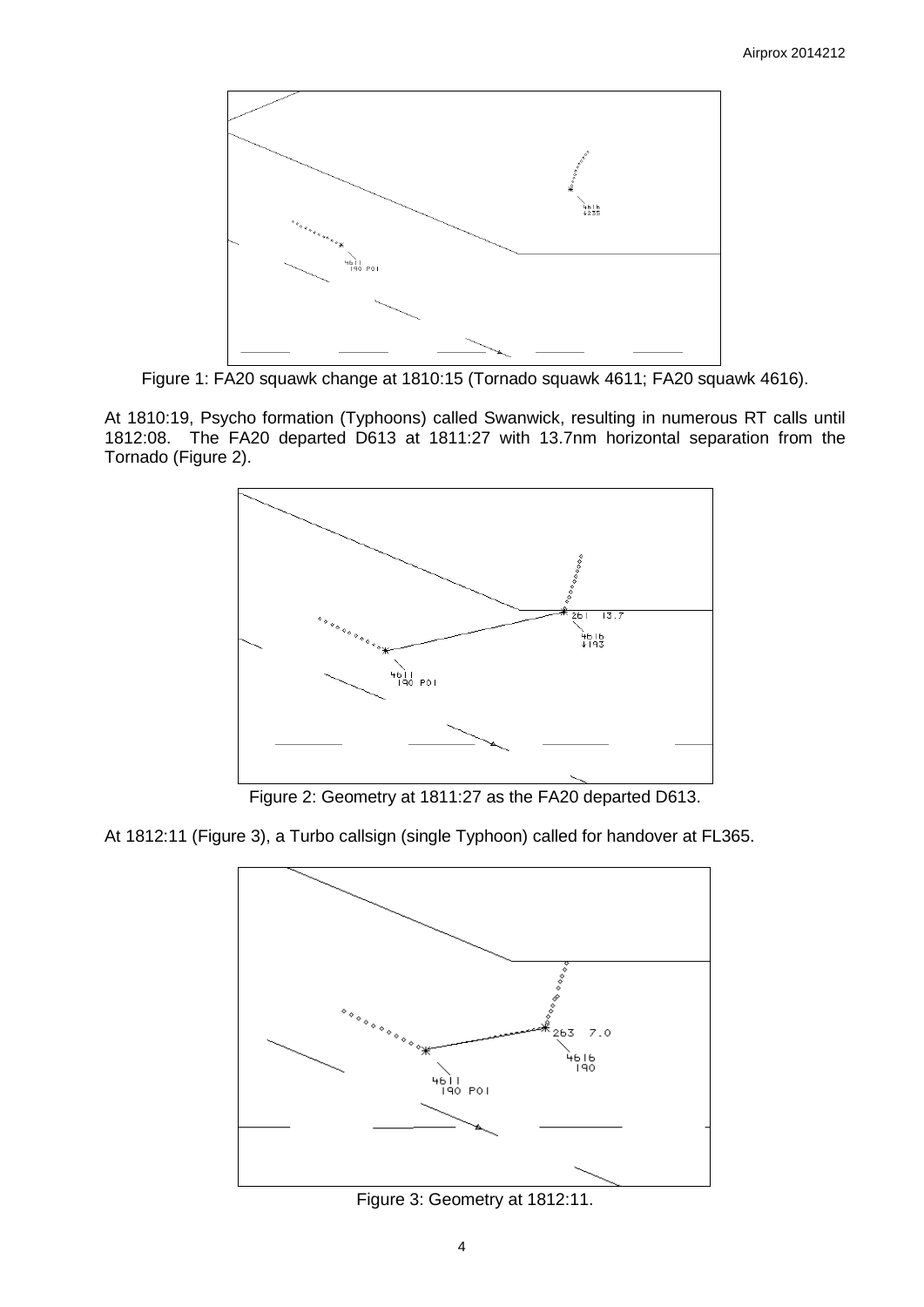At 1812:38 (Figure 4), Turbo and Psycho were placed under Traffic Services, with 3.5nm horizontal separation and 100ft height separation between the Airprox tracks.



Figure 4: Geometry at 1812:38.

At 1812:48, Psycho requested an internal call with Turbo and with no comment from the controller, an internal conversation began. The Tornado called Swanwick at 1812:58 (Figure 5).



Figure 5: Tornado radio call at 1812:58.

The controller managed to get on air at 1813:10 (Figure 6) to transmit, "[Tornado callsign] *apologies, there's traffic 12 o'clock, half a mile, tracking south indicating FL160*." The CPA was estimated at 1813:11 with 0.8nm horizontal separation and 2100ft vertical separation.



Figure 6: Traffic Information at 1813:10.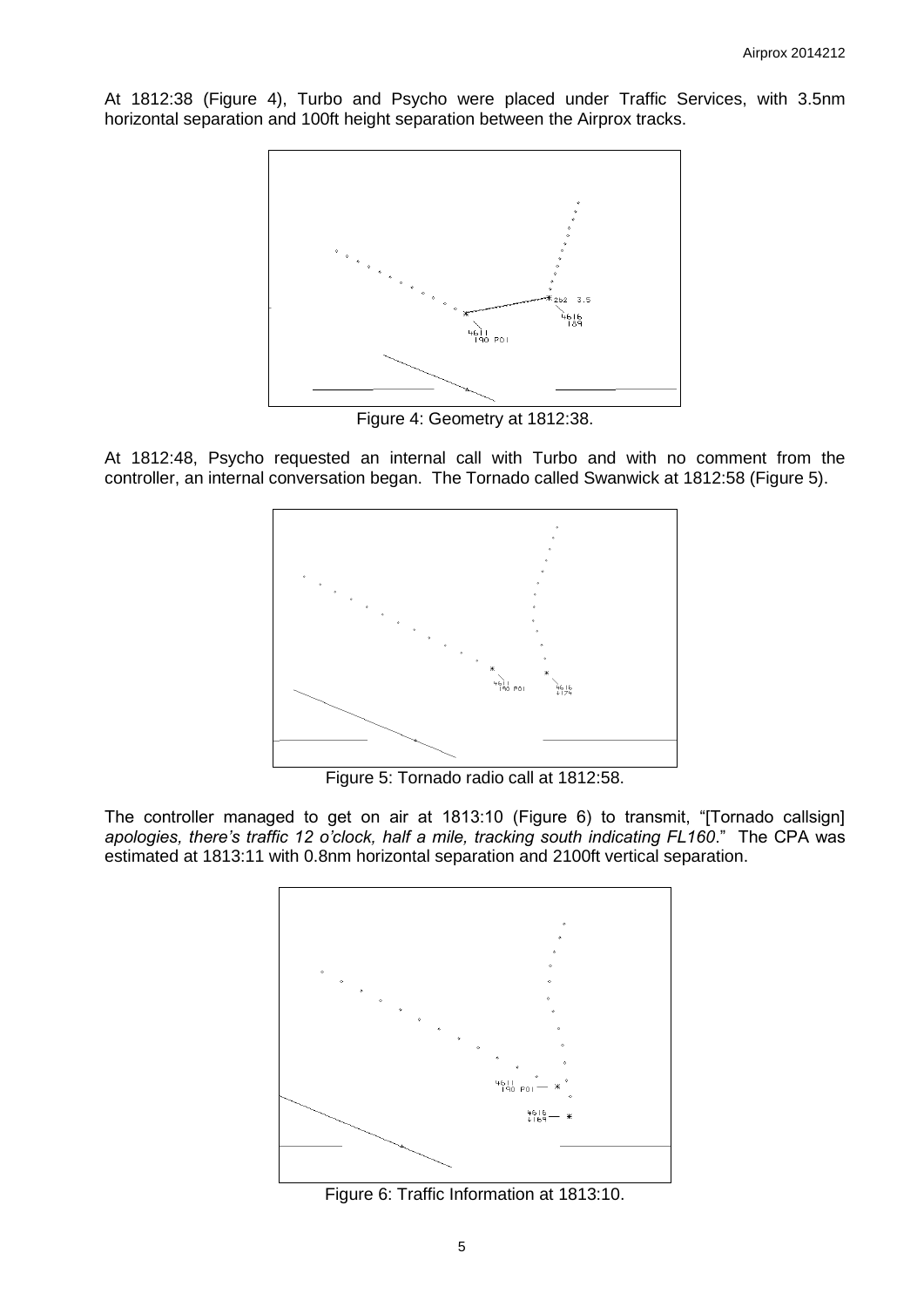The Tornado replied at 1813:18 with, "*Copied is he under your control yet?"* Swanwick replied at 1813:20 with, "*Negative, he is wearing one of my squawks but he hasn't called me yet*." At 1813:26, the FA20 crew called, "*That's* [FA20 callsign] *we're on frequency throughout now and just waiting for Psycho to finish talking. We're now levelling FL160, Traffic Service*."

The 1ACC controller recalled informing the FA20 crew not to leave the D613 complex until good two-way communication with Swanwick (Mil) had been established, and releasing the aircraft 15nm prior to the boundary. No tape transcript was available for the investigation due to a technical fault with the deployable 1ACC equipment. The FA20 pilot does not state when he was released but did have the squawk, frequency and descent to FL190, prior to reaching the boundary. The Tornado was not called to the FA20 crew due to the ranges involved when they were instructed to contact Swanwick.

The FA20 crew had been instructed to remain inside D613 until two-way with Swanwick but there was a long delay establishing communication and the FA20 pilot elected to continue on his route, under VFR in Class G airspace, and monitored TCAS in lieu of receiving a Traffic Service. The Tornado pilot was without any form of Airborne Collision Avoidance System (ACAS) and was not as aware of the potential confliction until there was only an estimated 1.5nm horizontal separation. The Tornado instructor, in the back-seat, saw the FA20's lights but the report suggests that the exact closing geometry details and distances would have been difficult to judge.

When the FA20 crew had tried to call, the frequency was busy with the controller and aircrew discussing squawks, levels, formation configuration, types of service and recovery states. The background transmissions meant that the Tornado pilot could not query the traffic that they could see, and the controller became involved with controlling Typhoon callsigns on recovery. As per the CAP774 (Ch1, para 1.2 and Ch3, para 3.5), both pilots were responsible for collision avoidance and Traffic Information under a Traffic Service was subject to controller and RTF loading. The Primary Planner had used the TAC2 position and TAC2 had one civilian flight on frequency, with two further aircraft from the same company pre-noted; in addition a formation of 4 x F15s was also pre-noted. The Primary Planner had the Tornado crew on frequency and prenotes for Psycho (4 x Typhoons), Turbo (single Typhoon), and the FA20. The TAC2 was in-situ before the Airprox occurred. The Supervisor had received pre-notes on the aircraft from 1ACC, and had then passed them on to the Primary Planner; however, the Supervisor was not aware of the other pre-notes and traffic on the Primary Planner's frequency. The Primary Planner's frequency became overloaded and the Supervisor had become busy taking calls regarding the night's flying activities. Not expecting the FA20 to leave D613 until in two-way contact on RT, the controller was focussed on the Psycho and Turbo recovery profiles, identification and applying Traffic Services; with approximately 2.5nm between the Tornado and the FA20, the Typhoon formations used the frequency as an 'internal chat frequency', without the controller's permission. In the Primary Planner's report, it was stated that he had attempted to pass Traffic information to the Tornado crew on several occasions. The Primary Planner did not pass the Traffic Information until the aircraft were at a range of 0.5nm apart, and there were occasions, as shown in the transcript, where priority was given to aircraft not yet under a service.

The normal barriers to an incident of this nature would be radar-derived Traffic Information, TCAS and 'see-and-avoid'. The FA20 crew ultimately resolved the confliction using information from TCAS. Traffic Information was not being passed and the Tornado was not ACAS equipped. The FA20 crew had taken an avoiding descent and a left hand turn of 30 degrees to deconflict. The Tornado pilot's report demonstrates the limitations of 'see-and-avoid' for two converging jets at night, particularly in respect of range information. Traffic Information was not effective as a barrier because of the amount of activity on the radio frequency; Traffic Information was provided at 0.5nm, but the FA20 crew's avoiding action had resolved the incident by that point. The recovery plan from Swanwick would not have been thought likely to overload the RT or controller in normal circumstances. The constant RT absorbed the controller's attention and did not allow enough capacity to pass Traffic Information to the Tornado crew or provide a service to the FA20 crew.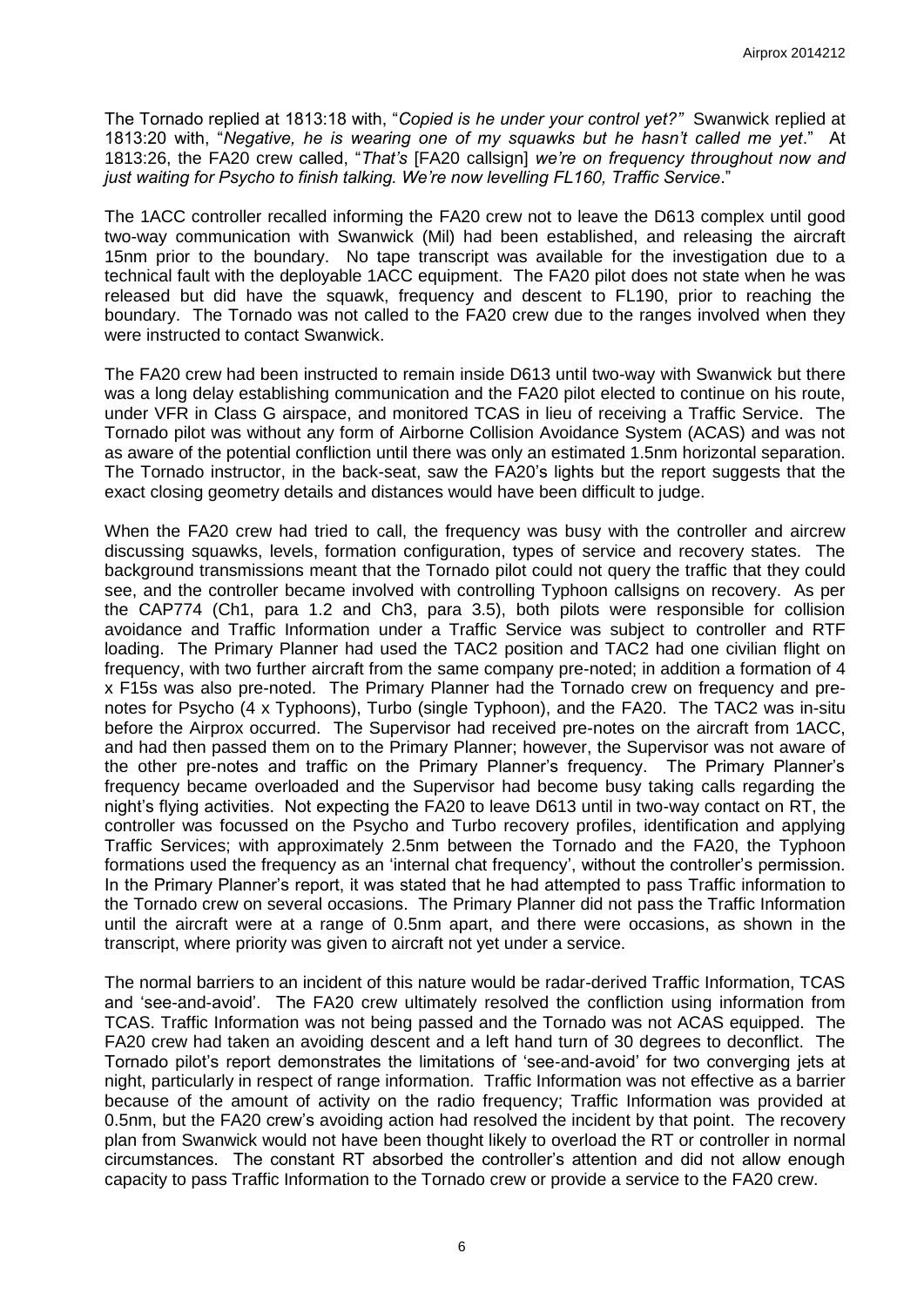#### **UKAB Secretariat**

Both pilots had equal responsibility for avoiding collisions and for ensuring that did not fly in such proximity to other aircraft as to create a danger of collision.<sup>5</sup> The aircraft were converging, and the Tornado was on the right of the FA20, so the FA20 pilot was required to give way, which he did. $^6$ 

#### **Comments**

#### **HQ Air Command**

This Airprox highlights a number of issues that combined to allow two aircraft to fly into conflict with each other. Firstly, the Falcon pilot was instructed by 1ACC, at a distance of approximately 15nm from the boundary, to remain within the confines of D613C until two-way radio contact had been established with Swanwick (Mil). However, given the delay in achieving radio contact due to his continued inability to transmit an initial call to Swanwick(Mil), the pilot elected to continue into Class G airspace. Secondly, the exchanges between the Typhoon formation and the Swanwick (Mil) controller became protracted and essentially blocked the frequency to others. That said, the majority of exchanges were between the formation and the Swanwick(Mil) controller, and opportunities therefore existed for the controller to pass Traffic Information on the Falcon to the Tornado crew. Thirdly, an internal domestic call, from the Typhoon formation to the single Typhoon, was made on the ATC frequency without the controller's permission and at an inopportune time. Lessons to be emphasised include:

1. If a controller requests an action, such as remaining within a defined area, it is likely that it is because it forms part of that controller's deconfliction plan. Non-adherence to the request, whilst perfectly permissible in this instance, may induce unintended consequences.

2. Give consideration to others and allow them to use the frequency. When multiple callsigns are recovering from an MDA $^7$  it is likely that they will all want to speak to the controller.

3. The controller 'owns' the frequency. Do not transmit domestic messages unless you have the controller's permission to do so.

Although the Tornado crew became visual with the Falcon's lights, at night this becomes a weakened barrier as relative aspect is extremely difficult to judge. Thankfully the Falcon was TCAS equipped and its crew took avoiding action on the Tornado; the other aircraft in and around this Airprox were not similarly endowed, and so that barrier to mid-air collision was missing in most cases.

#### **Summary**

An Airprox was reported between an FA20 (whose crew were not under any ATS because they had left the 1ACC frequency and had not yet been able to establish 2-way communication with Swanwick (Mil)), and a Tornado, (whose crew were in receipt of a Traffic Service from Swanwick (Mil)). The Swanwick (Mil) frequency was congested and neither crew received Traffic Information; the Tornado crew saw the FA20's lights but could not assess its track effectively enough to take avoiding action, the FA20 crew received a TCAS TA and subsequent RA and took avoiding action.

 5 Rules of the Air 2007, Rule 8, Avoiding Aerial Collisions and reflected in RA2307, Rules of the Air

<sup>&</sup>lt;sup>6</sup> Rules of the Air 2007, Rule 9, Converging

<sup>&</sup>lt;sup>7</sup> Managed Danger Area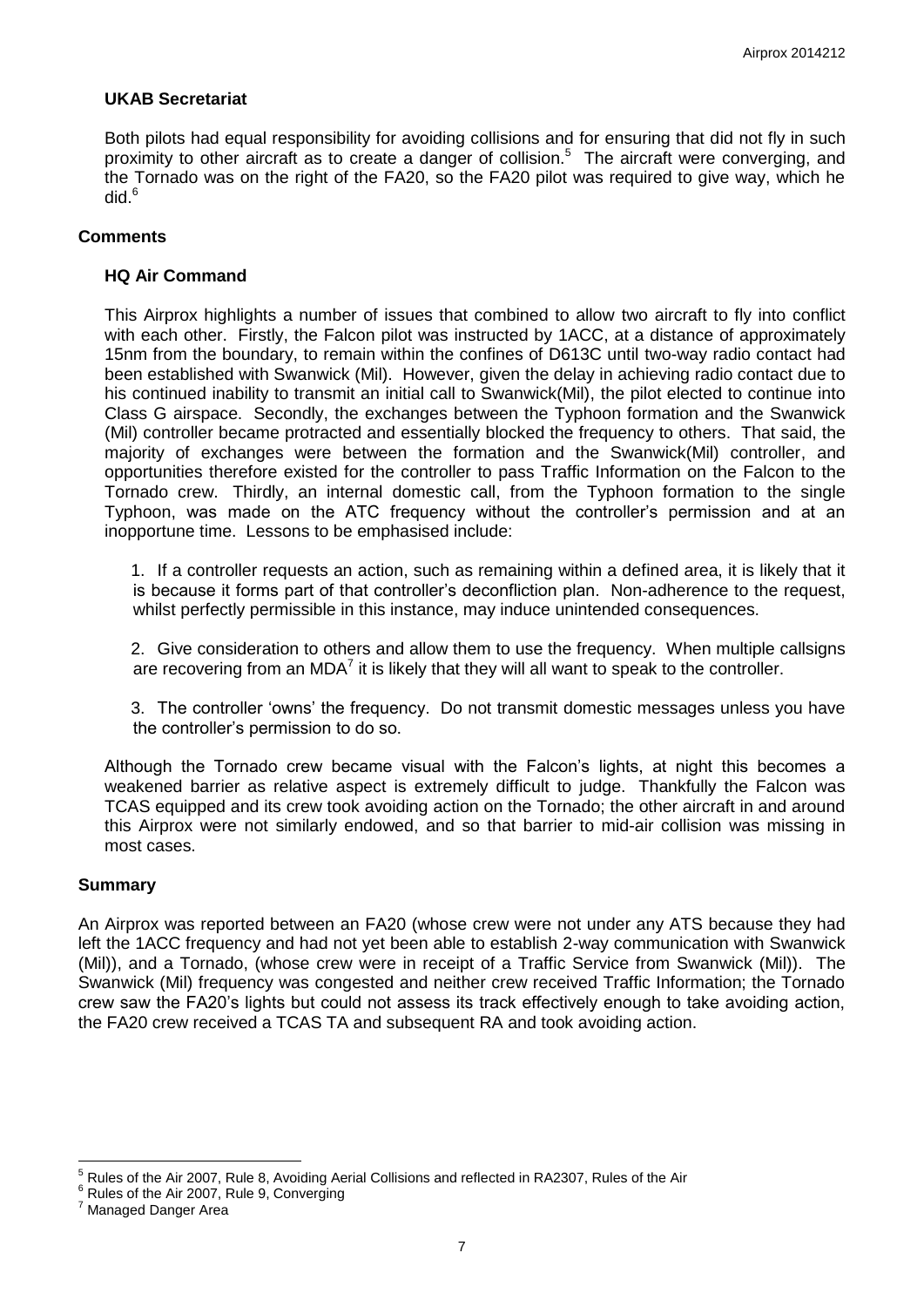### **PART B: SUMMARY OF THE BOARD'S DISCUSSIONS**

Information available included reports from the pilots of both aircraft, transcripts of the relevant RT frequencies, radar photographs/video recordings, reports from the air traffic controllers and fighter controllers involved, and reports from the appropriate ATC and operating authorities.

Looking first at the actions of the FA20 crew, the Board noted that they had been given instructions by the 1ACC controller to remain within D613 until they had established two-way communication with Swanwick (Mil); some members thought that this may have been a mandatory instruction. There was some academic debate about whether the civilian crew, operating as part of a military activity, would have been considered subject to military or civilian regulations but the Board noted that, practically, in this case the requirements would have been the same for military or civilian crews because throughout the encounter the airspace was Class G where the military regulations (described in MAA RA2307) mirror those underpinned by the Air Navigation Order. Whilst it was, therefore, not mandatory for the FA20 crew to follow the 1ACC controller's instructions, members unanimously agreed that, as part of the controller's deconfliction plan, it would have been best practice to follow them unless the crew had a flight safety-related reason not to. Recognising that the Swanwick (Mil) frequency was busy, the Board noted that the FA20 crew had elected to leave D613 airspace contrary to their last instructions whilst they waited for an opportunity to contact the Swanwick (Mil) controller. Whether this was because they had not assimilated the instruction, or whether they had expected earlier contact with Swanwick(Mil) was not clear. Whichever, using their TCAS to enhance their lookout, the crew had then spotted the confliction with the Tornado and had turned left and descended to ensure that the aircraft remained separated. The Board was informed by airline members that civilian pilots are warned that TCAS can suffer from 'angle of arrival' errors, and that they should not use TCAS to manoeuvre laterally because this can be unsafe. Notwithstanding, the Board noted that in this case both the lateral and vertical manoeuvres had been effective.

Turning to the Tornado crew, the Board noted that they had seen the FA20's lights but had found it difficult at night to judge its position and closure accurately; without the benefit of TCAS or Traffic Information, the Board considered that they had been unable to take any effective avoiding action.

As for the actions of the controllers, the Board discussed whether the 1ACC or Swanwick (Mil) controllers should have passed Traffic Information. Although the 1ACC controller had free-call transferred the FA20 crew to Swanwick (Mil), the aircraft had been fully pre-noted in accordance with the agreed procedures, and had been transferred early enough such that, in normal circumstances, the Swanwick (Mil) controller would ordinarily have been able to pass Traffic Information in plenty of time. The Board considered that the 1ACC controller had therefore discharged his duties correctly in his expectation that the FA20 would not exit D613 before achieving two-way contact with Swanwick (Mil). However, in actuality, the Swanwick (Mil) frequency had been busy and the FA20 crew did not immediately achieve two-way contact as a result. In this respect, Psycho and Turbo formations had made matters worse by passing intra-formation messages without the controller's permission, but the Board agreed that much of the RT had been broadcast by the Swanwick(Mil) controller himself, who could at several points, have made a 'break' or 'stand-by' call and passed Traffic Information to the Tornado crew.

The Board concluded that the FA20 crew's decision to exit D613 before achieving RT contact with Swanwick(Mil) was the cause of the incident because the Swanwick(Mil) controller was relying on that RT contact for his deconfliction plan. They also agreed that the busy frequency and the low priority that the Swanwick(Mil) controller afforded to Traffic Information for the Tornado crew were contributory factors. When discussing the Degree of Risk, the Board agreed that the FA20 crew had taken timely and effective action to prevent the aircraft colliding, and they agreed that the risk was therefore Category C.